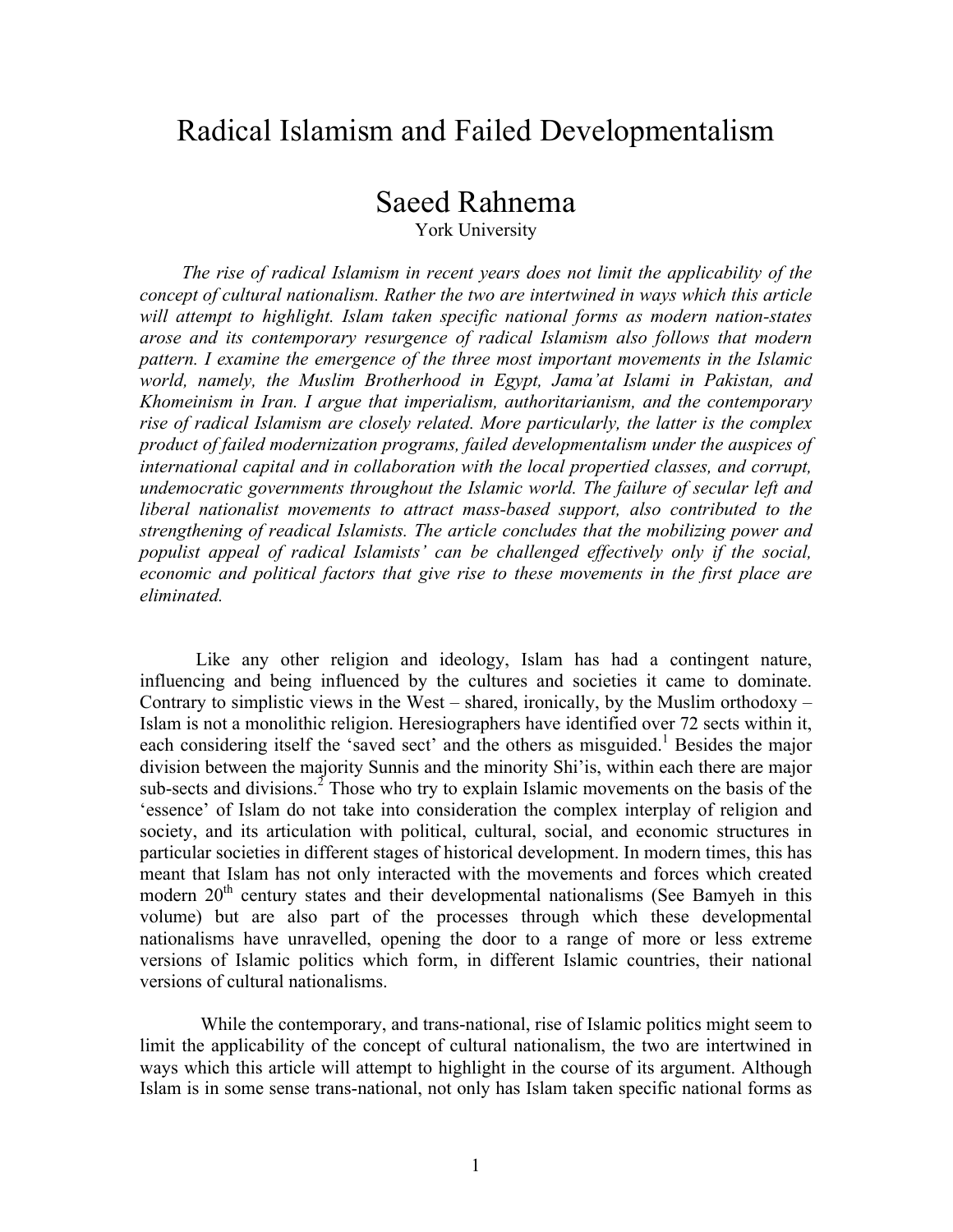modern nation-states arose,<sup>3</sup> it's contemporary trans-national resurgence also follows that modern pattern, though Pakistan may be an exception of sorts (see Shaikh in this volume). In this article, I examine the emergence of the three most important movements in the Islamic world, namely, the Muslim Brotherhood in Egypt, Jama'at Islami in Pakistan, and Khomeinism in Iran. Approaching the matter politically, rather than theologically (the latter approach is, unfortunately all too common, and misleading) I argue that imperialism, authoritarianism, and the contemporary rise of Islamic politics are closely related. More particularly, I will argue that the latter is the complex product of failed modernization programs, failed developmentalism under the auspices of international capital and corrupt, undemocratic governments throughout the Islamic world. Suppression of secular forces by dictatorial regimes, as well as the failures of the secular left and liberal nationalist movements in these societies, has further contributed to the rise of radical Islamic movements.

In the most blatant cases, radical Islamic movements have emerged as a result of the direct encouragement of imperialists and foreign forces: the US supported the *mujahedeen* in Afghanistan unconditionally while they confrontated the Soviet Union and Israel early on supported Hamas in order to weakening the secular PLO in the Palestinian Occupied Territories<sup>4</sup>.

### **Modern Islamic Politics and the Nation-state**

Contemporary Islamic movements which have emerged in different parts of the Islamic world for a variety of reasons may appear, given their radical interpretation of Islam, akin to the old phenomenon, going all the way back to the Islamic revivalism of the teachings of jurists such as Ibn Hanbal (780–855), Ibn Taimiyya (1263–1328), and, at a later period, Muhammad Abd al Wahhab (1703–1792). Yet, the modern Islamic movements are not direct continuations of that revivalism: none of the earlier movements, which were suppressed at the time, were mass movements. When Caliph Ma'mun in the 9<sup>th</sup> century brutalized Ibn Hanbal and his followers, he was not faced with a major reaction. When in the  $14<sup>th</sup>$  century Ibn Taimiyya was constantly sent to jail by the Mongols and Egyptians, and eventually died in captivity, no movement was formed around him. Likewise when in the  $18<sup>th</sup>$  century Muhammad Ali, the Viceroy of Egypt sent an expedition to suppress and eliminate the Wahhabis in Arabia, there were no mass reactions in their favour. Even at the earlier stages of the rise of Islamic fundamentalist movements in the contemporary era, we do don't witness any mass movements. When Hasan Al-Banna was killed by King Farouk, and at a later time Sayyed Qutb was killed by Nasser, or when in Iran the leaders of the Fedayeen of Islam were executed by Mohammad Reza Shah, there were no mass uprising.

For centuries in the Islamic world, the vast majority of traditional religious leaders – the high-ranking clerics, or *ulama* – were an integral part of the political establishment. They either supported the *status quo*, or chose 'quietism' *vis-à-vis* corrupt despotic rulers; the small minority that confronted such rulers were tortured or eliminated. The implicit social and political contract between the sovereign and the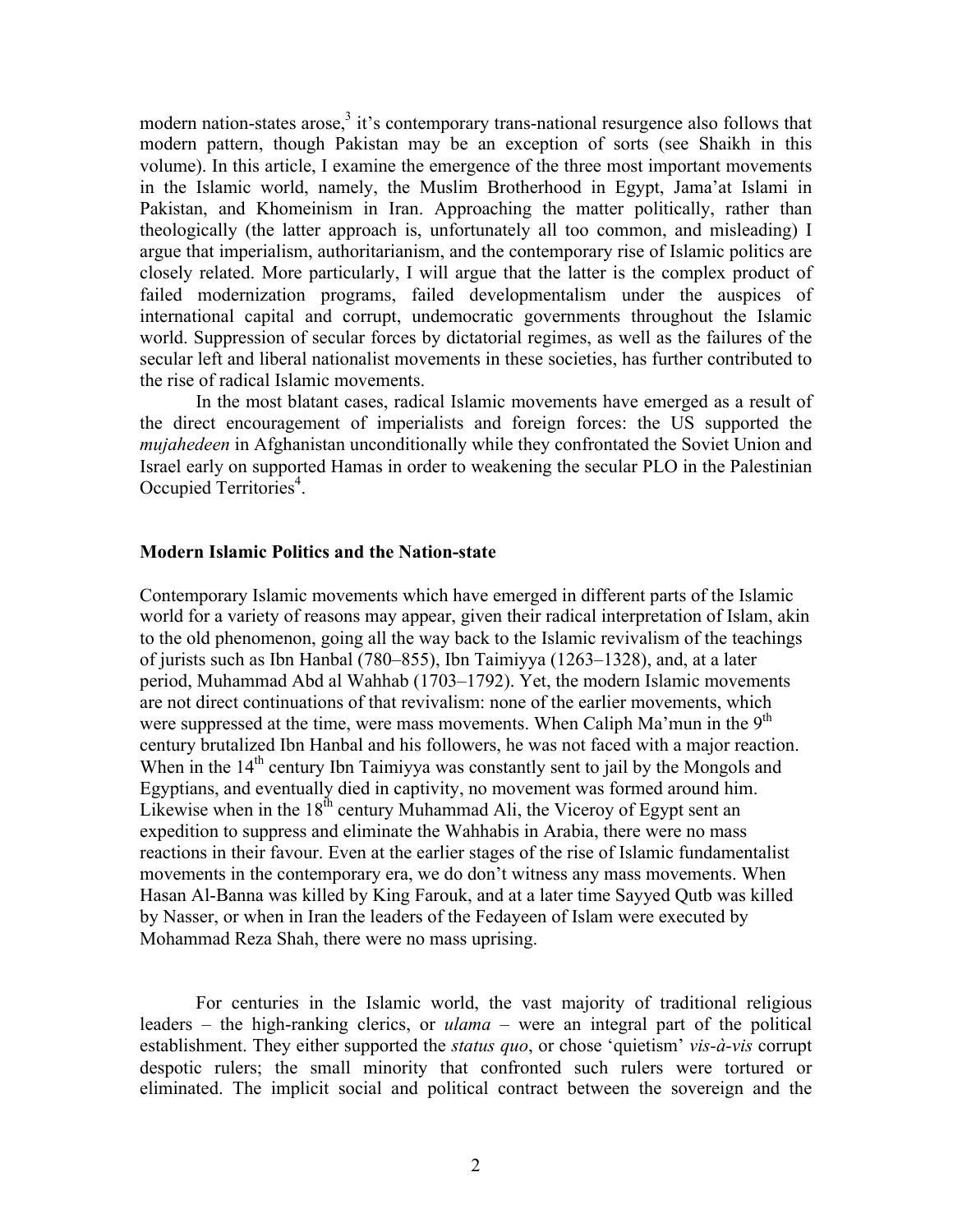*ulama* meant that the clerics would sanction the 'divine' absolute rule of the king and secure the allegiance of the *umma* (the followers) to the sovereign in return for control of religious endowments, the judicial system and the education system.

This division of labour, a sort of church–state concordat, worked well for rulers and clerics in the societies of the time, until the traditional social and economic fabric of Islamic societies began to fall apart as European expansionism – or the conjoint expansion of capitalism and imperialism – reached the regions of Islam in the latenineteenth century and particularly into the mid-twentieth century. With the ensuing defeat and humiliation of the Muslim world by the West, Muslim religious leaders – apart from the traditional establishment clerics, who continued their opportunistic or quietist politics – followed two other broad strategies. One was to reform and modernize, the other was to rehabilitate Islam and return to the fundamentals. The creation of nation states and national identities in these societies was accompanied by both reform efforts as well as the gradual emergence of militant Islamic movements challenging the political status quo.

### *Muslim Reformers*

Modern calls for reform, like liberal and rationalist interpretations of Islam, trace their lineage in the intellectual history of Islam back to the eighth century C.E. and the Mu'tazelites, who relied on logic and attempted an allegorical, as opposed to a literal, reading of the scripture. Later luminaries, such as Al-Kindi (796–873), Zakariya Razi (865–925), Farabi (872–950), Avicenna (980–1037), Suhrewardi (1155–1191) and many others in Persia and the Arab world tried to reconcile Greek and Islamic philosophies. Later, great Andalusian thinkers such as Averros (1126–1198) and Ibn Arabi (1165– 1240) strengthened the rationalist approach, and were among the forerunners of ideas that influenced the European Enlightenment. <sup>5</sup> Indeed, until the Age of Enlightenment, and despite the fact that the Islamic world had begun to decline by the fifteenth century, as Meddeb argues, the developments in both Europe and the Islamic world paralleled each other. However, with the beginning of the Enlightenment, Europe advanced ahead of all other civilizations.<sup>6</sup>

With European expansionism and colonialism, much of the Islamic world came under the dominance of European powers and, in each of the three countries under examination, we find powerful liberalizing, modernizing currents aiming to reform Islam and adapt its adherents to the new society that was emerging. In India, early Muslim reformers such as Mirza Ghalib (1797–1869), the great Indian Shi'i poet, and Syed Ahmad Khan (1817–1898) initiated reforms and called for modernism.<sup>7</sup> The latter sought a 'Muslim Renaissance,' calling for Western education and a move away from traditional religious education led by the backward-looking *ulama*. The graduates of Aligarh Muslim University, founded by Syed Ahmad Khan, formed the bulk of the new Muslim middle classes that later came to play a significant role in the movement for independence and the creation of and subsequent politics within Pakistan and India. His modernizing politics, however, were neither appreciated by the *ulama*, nor could they attract a large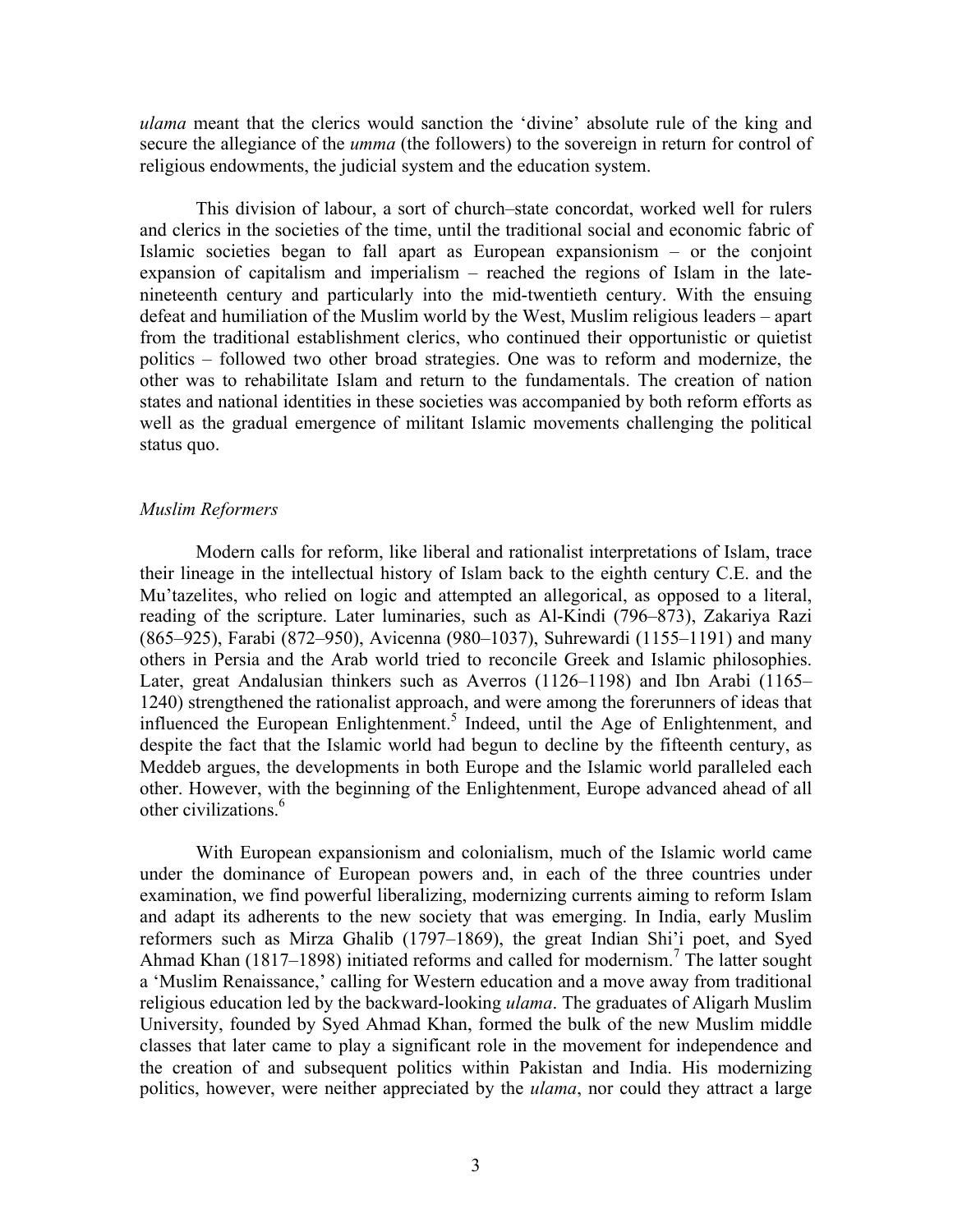following in a still largely rural society.<sup>8</sup> If in late  $19<sup>th</sup>$  century British India, the minority status of the Muslim community within the pre-dominantly Hindu sub-continent and Sir Syed's clear recognition that Muslims were falling behind in their adaptation to the challenges of modern life relatively to Hindus, gave his politics a certain pro-British and pro-Western bias. By the early  $20<sup>th</sup>$  century, such biases were discarded in subcontinental reformist and modernist politics. Mohammad Iqbal (1877–1938), the prominent poet, philosopher, and political figure, more closely resembled the modernism emerging in the Islamic world beginning in the late  $19<sup>th</sup>$  century.<sup>9</sup> He and other founders of the Muslim League, which later established Pakistan, were mostly secular Muslim modernists.

In Iran, Sayyid Jamal al-Din Assadabadi, known as al-Afghani (1838–1897), vigorously sought to revitalize Islam and Muslims for the new challenges. This prolific Iranian Shi'i scholar and activist, and the founder of Pan-Islamism, became the most influential proponent of Islamic modernism. However, unlike his contemporary Syed Ahmad Khan in India, his modernism was clearly anti-imperialist and his pan-Islamism based on the idea that the unity of Muslims would increase their power against the Europeans. He also approved the use of violence to push colonialists out of the Islamic world. He emphasized the need to reform and reinterpret Islam, and to adjust it to modern conditions. During the 1905–1911 Constitutional Revolution,<sup>10</sup> other Muslim reformers in Iran, such as Mirza Hussein Na'ini and Mulla Abdol-Rasssul Kashani, engaged in theoretical arguments about the relations between religion and the state.

In Egypt, the most prominent reformer was Muhammad Abduh (1849–1905), the Egyptian jurist/scholar who later became the grand mufti of Egypt. He was a staunch modernist and a stronger proponent of reform. Abduh introduced Western sciences and thought into the curriculum of the influential Al-Azhar University, a move that angered the traditional *ulama*. While calling for a return to the fundamentals of Islam, he emphasized the need for reinterpreting the Qur'an, warning his followers not to imitate their forebears in interpreting the holy book, and to use 'reason and reflection' in its interpretation. <sup>11</sup> Abduh's follower, the Syrian Rashid Ridha (1865–1935) espoused modernist ideas, but gradually shifted to conservatism along the lines of the Hanbalite school; he supported the Wahhabi movement in Arabia and later influenced radical fundamentalists such as Hassan al-Banna and the Muslim Brotherhood.

Whatever their differences, the most important and consistent component of the teachings of the Muslim reformers was that Islam was in harmony with modern sciences, and that Muslims could adapt to modernity and still keep their faith. Whether they were pro-Western or anti-imperialist, they all subscribed to its modern ideals and argued either that they were, or could be made, compatible with the Muslim intellectual and political heritage. Ironically, however, it was the expansion of West's influence in the social, economic and political aspects of life in Islamic societies that, directly and indirectly, increased the power of obscurantist forces and diminished that of these reformers. Given continued Western domination, suppression, and other setbacks, the Islamic reformers could not easily attract more followers, and in the process lost many of their supporters to more radical perspectives.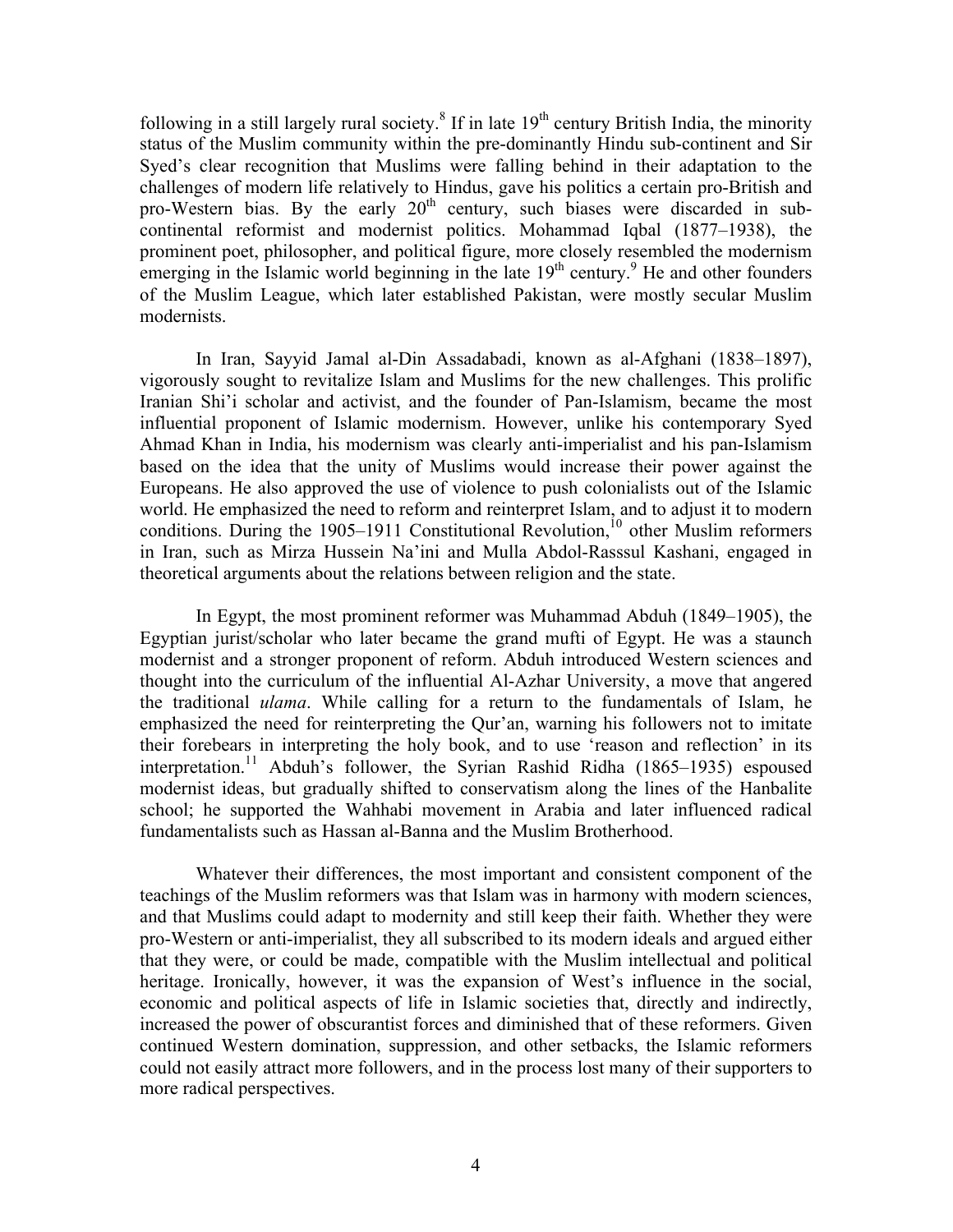One may briefly review the strong impact of colonial and imperial politics on the Middle East and the Indian subcontinent. The British occupation of Egypt in 1882 culminated in the suppression of a nationalist movement that could have been a prelude to the formation of an independent country and a fledgling democracy.<sup>12</sup> Later, in 1919, the British arrested the members of the Egyptian nationalist delegation who had supported the British war efforts, exiling or detaining them. This led to major strikes and riots throughout Egypt. One of the students participating in the riots was Hasan-al-Banna, who in 1928 founded the Muslim Brotherhood, one of the most widespread and influential radical Islamic movements.<sup>13</sup>

In the more complex environment of pre-dominantly Hindu India, despite the pro-British policies of some Islamic reformers, particular British actions and, more importantly, the general results of colonial rule, undermined reformers' influence among the Muslim masses. Examples of actions particularly offensive to Muslims included the brutal suppression of the 1857 rebellion and the exile of the last Mughal emperor, the creation of the Durand Line in 1893, after being defeated twice in Afghanistan, to divide Afghanistan and India and intentionally cutting through the lands of the Pushtun tribes and forcing Indian Muslim troops to fight against their co-religionists in Turkey during World War I.<sup>14</sup> More importantly, however, British rule rested on the empowerment of traditional obscurantist Islamic clerics in large parts of social life, including education and family law, and retarded the spread of education in the sub-continent more generally. The vast majority of the sub-continent's Muslims remained rural and uneducated. Although the movement for Pakistan was, as already pointed out, led by secular forces, they originated form territories that remained, after partition in 1947, in India, while the Muslim League's hold over the territories which became Pakistan was very weak.<sup>15</sup> It was not surprising, therefore, that British India's Muslims became a breeding ground for radical fundamentalist movements such as the Jama'at-e Islami. Established by Abul Ala Mawdudi in 1941, it subsequently played a very important role in the subcontinent, particularly in Pakistan, and in Afghanistan.<sup>16</sup>

Though Iran was formally independent, Britain's involvement in the country's affairs began with its desire to stem Tsarist and later Bolshevik influence there and the contemporaneous discovery of oil in the early years of the twentieth century and the concessions on it gained by British companies. Decades later, in 1951, a democratically elected parliament voted to nationalize the AIOC (Anglo-Iranian Oil Company), and called on Dr. Mohammad Mossadegh to form a new government. In 1953 the Americans, promised a good share of Iranian oil by the British, orchestrated a *coup d'etat* that toppled Mossadegh's nationalist government. <sup>17</sup> Mohammad Reza Shah Pahlavi, who had fled the country, returned to Iran, and with the help of American 'advisors,' the CIA, the Mossad (Israeli secret service), and SAVAK (the shah's own secret police), began a brutal dictatorial rule that lasted 26 years. During this period of the shah's rule, which was associated with authoritarian modernizing and westernizing reforms, liberal tendencies came to be associated with authoritarianism as well as imperialism. The Americans even went so far as to humiliate him, demanding capitulation-type immunity from prosecution for over 50,000 American advisors in Iran. Not surprisingly, the people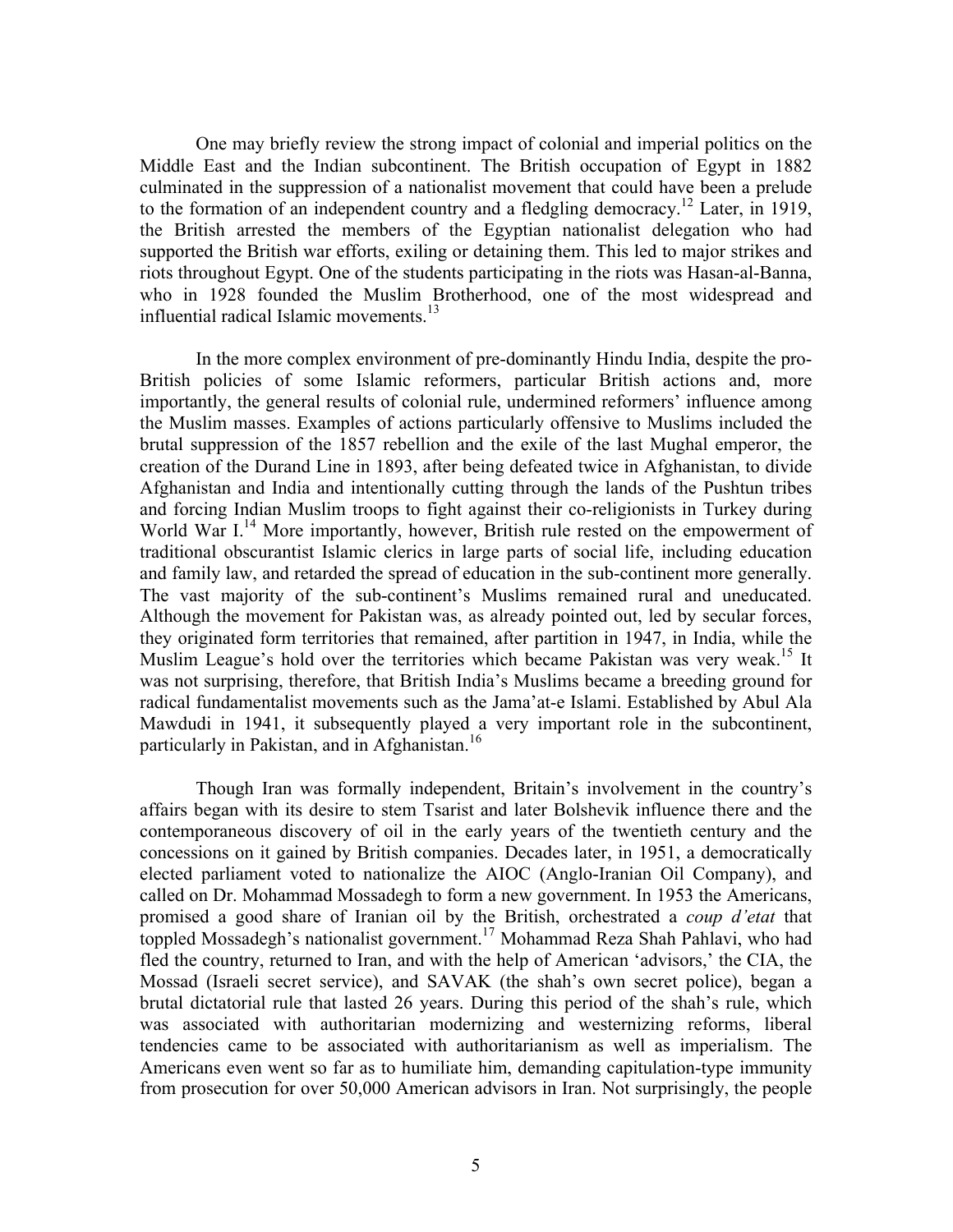were against this sort of authoritarian yet craven regime and with the suppression of progressive political forces, they soon became hostage to clerical ones: Seyyed Ruhollah Musavi Khomeini, by then a middle-ranking cleric, had scolded the shah for granting the humiliating privilege to the Americans. He was also against land reform and women's suffrage. Sent into exile, he was to return during the 1979 Iranian revolution that brought a radical Islamic regime into power.

The Cold War had turned most of the countries of the Middle East into pawns in the hands of the superpowers. The area became an integral part of American and Soviet global politics. The establishment of the state of Israel, the plight of Palestinians, and the successive Arab–Israeli wars were additional sources of tensions. The unconditional support of Israel and the protection of conservative, oil-rich Arab states by the United States angered succeeding generations of Muslims. The disastrous defeat of the Arab countries in the Six Day War in 1967 disillusioned and humiliated large numbers of the youth of these societies who had put so much hope in the flawed developmental nationalisms of the Nasserist and Baathist regimes. Liberal Islamists and reformers now had less and less of a chance to compete with the rising tide of radicalism. The failure of modernization programs and the suppression of secular forces, particularly the left, as discussed below, further contributed to the emergence of Islamic radical movements.

## *Radical Islamism*

If Muslim reformers attempted to re-found Muslim societies for the modern age in secular and rational thinking, a politically more powerful and potent – because vastly more popular – set of alternatives was proposed by radical Islamists who sought the way forward in the faith itself. In Egypt, Hassan Al-Banna (1906–1949) had come to the conclusion that the weaknesses and humiliations of Islamic societies stemmed from their deviation from 'true' Islam, and he called for the return to the practices of early Muslim rulers. He considered Western civilizations immoral, materialistic, and individualistic, and believed that their influences had had a negative impact on Islamic societies. The Muslim Brotherhood, which he founded, waged violent campaigns against the British, and also against the secular Egyptian modernists. In the 1930s, Al-Banna even flirted with the corrupt royal court of Farouk in an effort to ban secular political parties. In the early 1940s, the Brotherhood established the 'secret apparatus,' and in 1948 they assassinated the prime minister. In retaliation, the police in 1949 assassinated Al-Banna.

When a more popular phase of politics began in Egypt as the monarchy collapsed and the Free Officers came to power under Gamal Abdel Nasser, the popular space was for a time fiercely contested between the secular nationalist forces of Nasser and the Brotherhood. Initially supportive, the Brotherhood soon came up against the realities of this competition as Nasser's authoritarian rule violently eliminated many of his potential rivals, including the secular left and liberals, as well as the Muslim Brotherhood in 1954. Sayyid Qutb (1906–1966), the most significant thinker of the Brotherhood, was sent to 'camp,' where he secretly wrote *Signposts*, one of the most important reference books for many radical Islamists. He maintained that the Muslim world, as in the time of Jahiliyya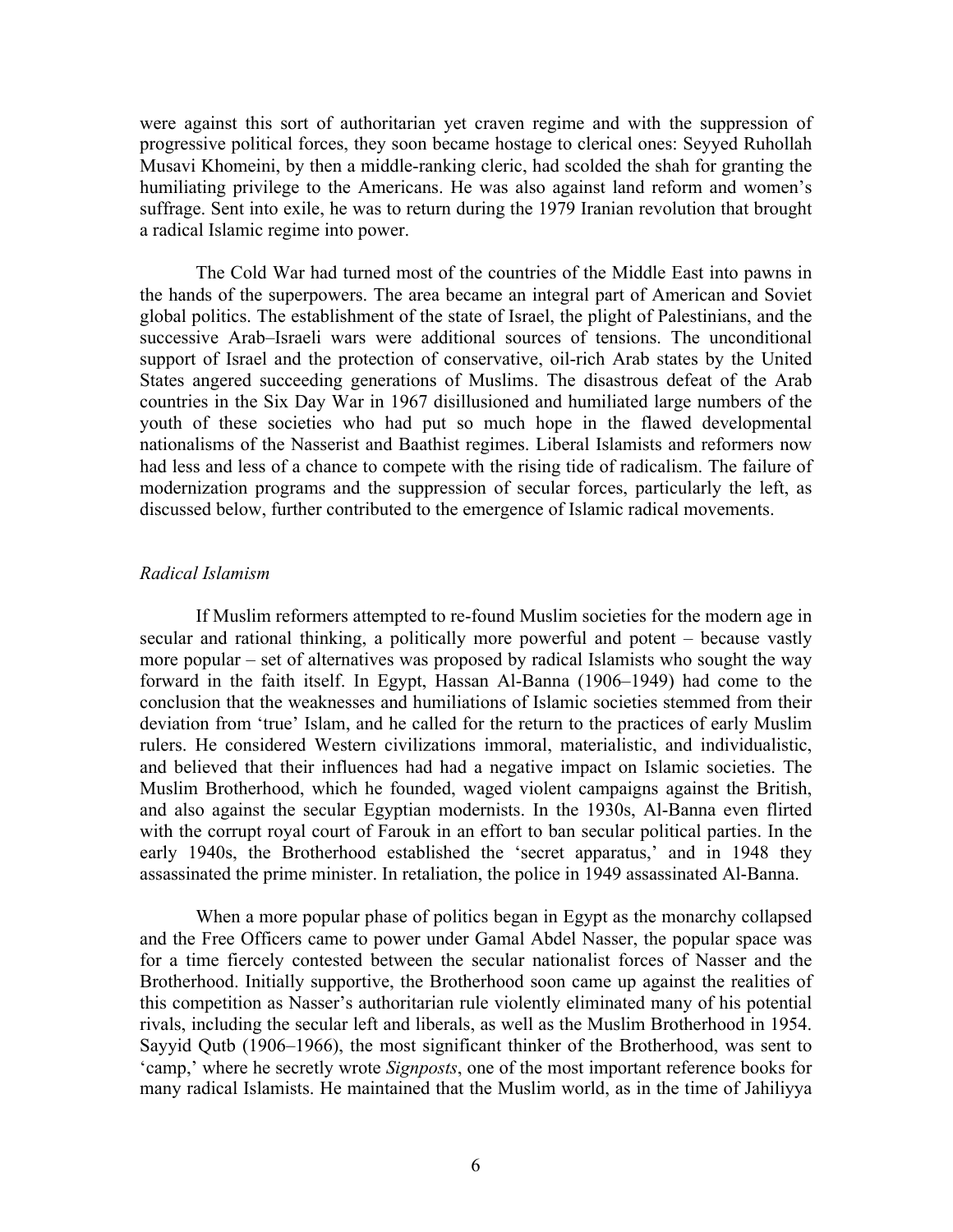(Arabia before the revelation to the Prophet), had become un-Islamic, and he called for establishing the sovereignty of God through the overthrow of government and its replacement with an Islamic regime based on Shari'a. Qutb considered Western civilization a complete failure, and was delighted when in his research he came across the works of Alexis Carrel (1873–1944), the French Nobel Prize–winning biologist—and later a Fascist collaborator—who had painted a gloomy picture of Western civilization and the Enlightenment. As Choueiri notes, Carrel's notion of 'la barbarie' exactly fit Qutb's notion of Jahiliyya.<sup>18</sup> Qutb shared much of Carrel's biological and essentialist views, including those regarding the 'inferiority' of women. He was also impressed and influenced by another fundamentalist from the Indian sub-continent, Abul Ala Mawdudi, thus creating a sort of bridge between the two radical Islamist movements: the Muslim Brotherhood and the Jama't Islami.

Nasser released Qutb from jail in 1964, but when his underground network of terrorist cells was found to be preparing for a series of assassinations and acts of sabotage, he was tried and sentenced to death along with other Brotherhood leaders. Despite brutal suppression, the Muslim Brotherhood survived, but divisions within it took it in different directions. Some resorted to mild reformism and parliamentary politics, some chose seclusion, and others moved towards more radicalism, creating a variety of terrorist organizations.<sup>19</sup>

The most important current of radical Islamism to emerge from the Indian subcontinent was established by Abul-Ala Mawdudi (1903–1979) in the form of the Jama'ate Islami in 1941. Mawdudi advocated an interpretative reading of Islam aimed at the mobilization of Muslims towards the creation of an Islamic state. He emphasized, however, the Islamization of society *before* the creation of the Islamic state: 'If the state were Islamized before society, then the state would be compelled to resort to autocracy and impose its will on an unwilling and unprepared population…' <sup>20</sup> However, as Moghissi rightly suggests, this seemingly Gramscian concern for legitimacy in the relations between civil society and political society cannot be taken seriously when we observe Mawdudi in practice.<sup>21</sup> While he was against the traditional *ulama*, he joined ranks with them to demand an Islamic constitution for Pakistan, something that the secular-minded Muslim League founders were trying to avoid. To pressure the new government of Pakistan, he singled out a Muslim religious minority, the Ahmadiyas, and mobilized the masses against them, causing major riots. Through this Fascistic strategy, repeated again and again, Jama'at succeeded in incorporating many of its conservative Islamic demands into the constitution, and stood firmly in the way of any progressive reforms. Mawdudi eventually became a senior statesman in the brutal military regime of General Zia-al Haq in the late 1970s.

In Iran, the authoritarian modernization programs of Reza Shah (1925–1941), including the forcible unveiling of women, had angered the clerics. Their reaction led to brutal suppression, including a bloody assault by the police in 1935 on a holy mosque, in which many clerics were killed and wounded. In 1941, after the removal of Reza Shah by the allied forces and the political vacuum thereby created, Navab-Safavi (1924–1956) founded Feda'iyan-e Islam organization, with the aim of re-Islamizing Iranian society.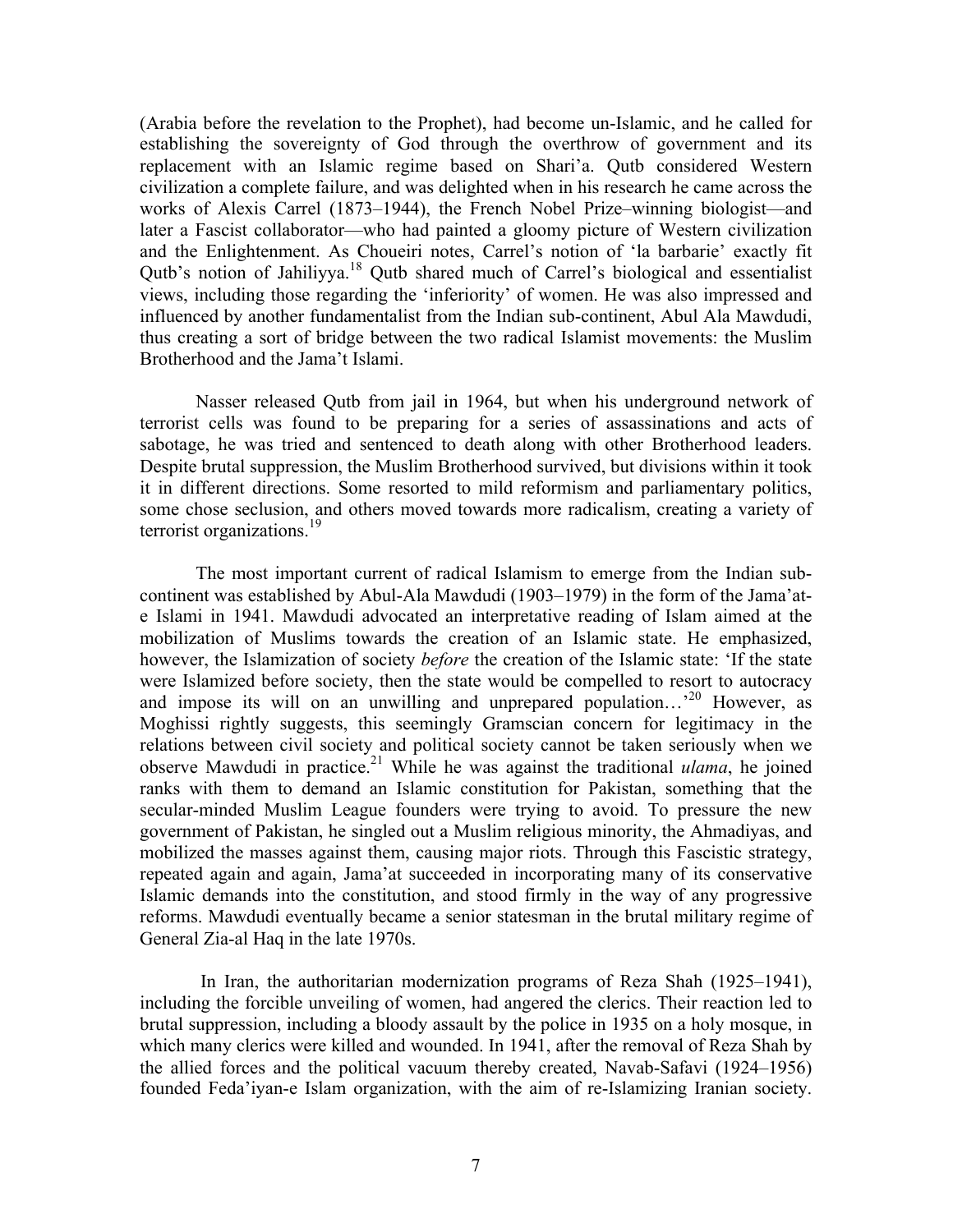Among other things, he called for the application of Islamic laws and punishments, the re-veiling of women, segregation of the sexes in schools and workplaces, and the execution of those who were against Islamization.<sup>22</sup> The adherents of Feda'iyan-e Islam began assassinating not only top officials, including two prime ministers, but also secular intellectuals—most notably the prominent historian, Ahmad Kasravi. Although they were later brutally suppressed by Muhammad Reza Shah's regime and Navab-Safavi and three of his associates were executed in 1956, their followers regrouped and came to play a significant role in pressuring the traditionalist *ulama* to support Khomeini and in mobilizing the powerful bazaar merchants during the Iranian revolution of 1979.

The Muslim Brotherhood, Jama'at Islami, and Khomeinism, along with other major radical Islamic movements, were founded in the 1930s and 1940s. However, the period of their most rapid growth came only decades later, when the developmental nationalisms (in Iran's case, for the most part an especially authoritarian and repressive one) began to fail, as much economically as politically. Despite many differences in the patterns of social and economic development in the three countries under study, the outcomes of the period of developmentalism were more or less similar. These included rapid urbanization (less for Pakistan); rapid population growth; development of a new, salaried middle class; a growing gap between rich and poor; the growth of shantytowns and a lumpen proletariat; and, at the political level, growing authoritarianism along with expanding repressive apparatuses. The failure of modernization programs and developmentalist policies carried out by inefficient and corrupt state bureaucracies led to growing economic and social problems and political unrest, particularly among the youth, who constituted roughly 55 per cent of the population in these societies.

Add to this the failure of other political forces, the left, and the nationalists to provide popular alternatives to radical Islamic fundamentalism. The left, equipped with a powerful ideology and radicalism, attracted a growing number amongst the newly educated middle classes, particularly in Iran and Egypt. Universities were the main domains of political activity under the leadership of socialist and communist students. Considering the left's anti-imperialism, anti-capitalism, and anti-authoritariaism, it not only came under attack by the repressive regimes, but also by other opposition forces, including nationalists and liberal Islamists. In fact, governments seemed much more fearful of the challenge from the left than of that coming from the radical Islamists. The brutal suppression of the left only meant that radical Islamic students and their organizations could flourish and expand unopposed.

Equally tragically, in some cases the left was responsible for its own demise. With strong links to the Soviet Union, parts of the left acted as arms of Soviet foreign policy. Obvious examples are the Tudeh Party in Iran and the self-dissolution of the Egypt Communist Party in the wake of Nasser's nationalism. On the other side of the leftist spectrum were the ultra-radical organizations that followed extremist projects without considering the actual realities of their societies. The best case in point was the Afghan Communists' coup d'etat against Daud Khan in 1978, and the subsequent forceful implementation of unworkable radical reforms by the Taraki government. Although this was a response to secret operations by the U.S. in Afghanistan, with the help of Pakistan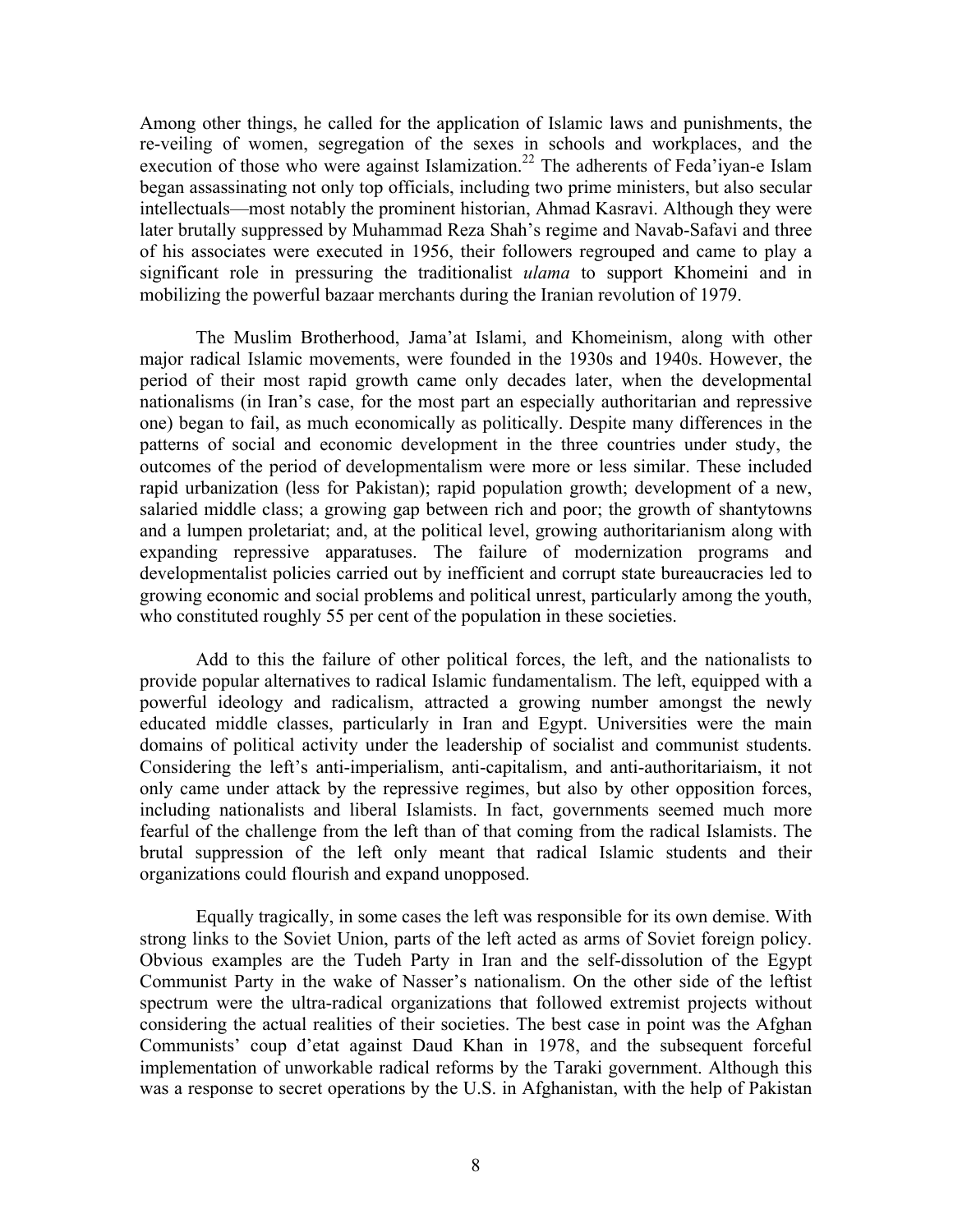and the fundamentalist mujahedeen  $-$  a fact now admitted by the American authorities  $$ nonetheless it was a mistaken move by the left that led to other coups and to the Soviet invasion of Afghanistan, with disastrous consequences for the Soviet Union, for Afghanistan, for the region and the world.

It is also important to note that developmental nationalist regimes in Pakistan (where it was weakest)<sup>23</sup>, Egypt, and Iran, despite their varying characteristics, were all less fearful of radical Islamists and, formed as they were by national capitalists and the new upper-middle classes, more fearful of leftist radicalism. Liberal Muslim reformers were also more concerned about the left and less about the radical Islamists, whom they thought were closer to them ideologically. Hence, when the left was suppressed by dictatorial and undemocratic regimes, these opposing forces either remained silent or openly supported the suppression.

Moreover, whenever the nationalist governments were faced with a crisis or entangled in ethnic and other national conflicts, they would resort to the tenets of Islam and seek the support of the Islamists.<sup>24</sup> In Iran, Mossadeq and his National Front maintained a strong link with and sought the support of the clerics led by Ayatollah Kashani, who at the critical hour of the CIA coup, left Mossadeq and sided with the military and the shah. In Pakistan, the developmental nationalist military regime of General Ayub Khan, had initially taken power to push back Islamic fundamentalist encroachments, and had put many of the agitators in jail, but when faced with the conflicts in Kashmir, Khan begged Mawdudi, the leader of the fundamentalist Jama'at Islami, to declare a jihad against India. Later, when the Islamist mujahedeens' plot against Dawud Khan failed in Afghanistan and they fled to Pakistan, Prime Minister Zulfikar Ali Bhutto gave the conspirators sanctuary and supported their war in Afghanistan. In Egypt, the decline of developmental nationalism which had already begun before the presidency of Awar Sadat was clearly signalled in his appeasement of the Muslim Brotherhood and re-legitimization of its political activities. Indeed, there are numerous cases of dictators in Iran, Egypt, and many other countries of the region appeasing Islamists in order to maintain their own power. Short on the resources of legitimacy, they resorted to those of Islamism, more congenial to their increasingly conservative purposes, and suppressed the left and women's movements. However, in doing so, it soon turned out, they were riding a dangerous tiger. The Shah of Iran fell in a revolution that Ayatollah Khomeini came to lead; Zulfikar Ali Bhutto was hanged in Pakistan by a brutal Islamist general; and Anwar Sadat was assassinated in Egypt by a group of fanatical Muslim radicals.

The appeasement of fundamentalists for short-term gains has not been limited to the authoritarian regimes and nationalist movements of the regions under consideration. It has also been true of foreign powers, particularly the United States. The most obvious cases include F. D. Roosevelt's deal with Ibn Saud to protect his kingdom in return for a monopoly over Arabian oil; Reagan's arms deals with the Khomeini regime with the aim of releasing hostages in Lebanon (the Iran–Contra Affair); and before that, the U.S.'s quiet endorsement of Islamists at the time of the 1979 revolution because of their fears of a leftist revolution. In Afghanistan, one notes the Reagan administration's support of the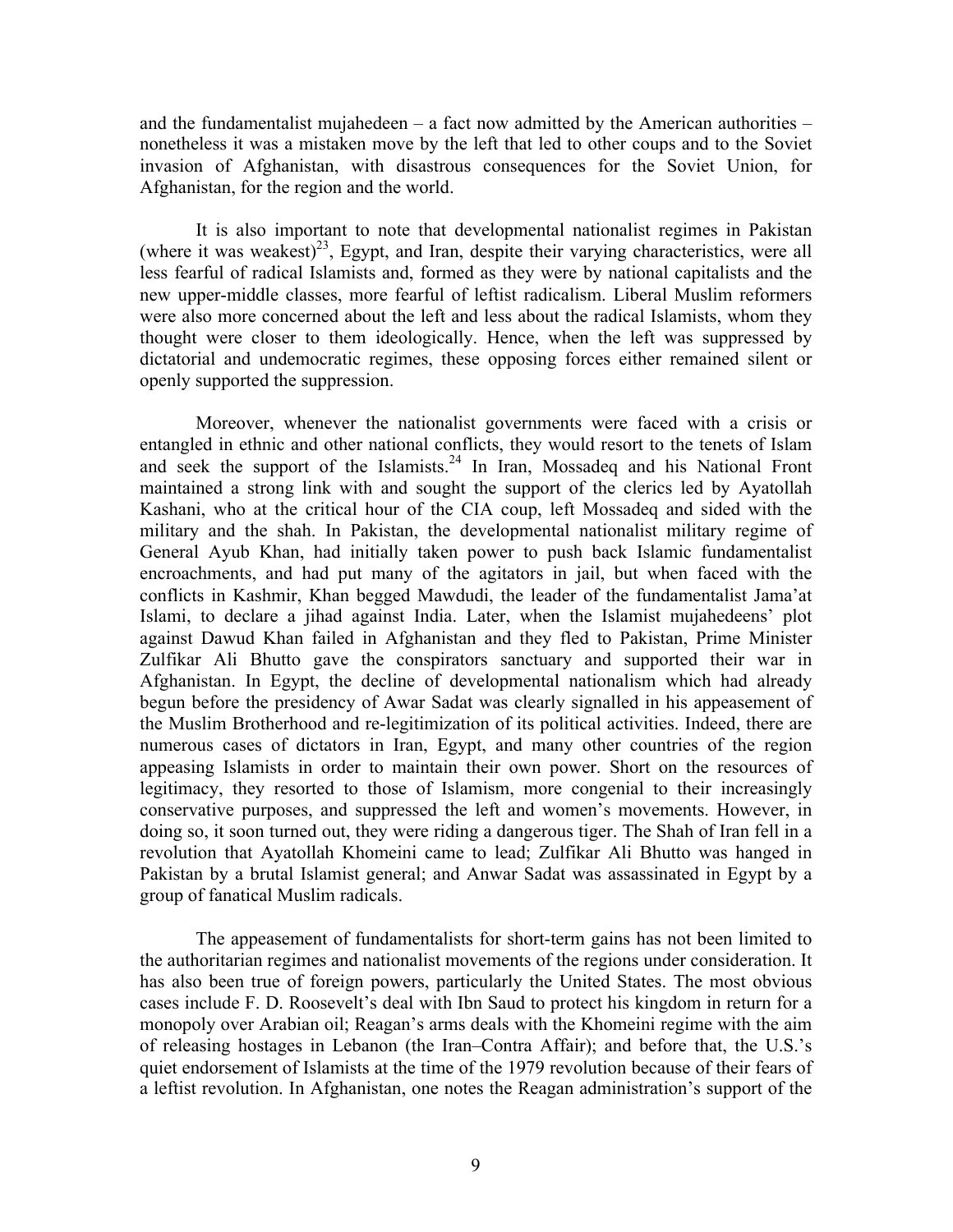mujahedeen and Bin Laden in Afghanistan, along with the CIA's direct support of the Islamic international brigade against the Soviets; Clinton's affair with the Taliban with the hope of building oil pipelines for Unocal; $^{25}$  and George W. Bush's collaboration with the Islamist Northern Alliance (comprising ex-mujahedeen).

### **Ideologies and Social Bases of Radical Islamisms**

Radical Islamisms, not only gained strength in the context of failed developmentalisms, their aspirations and demands were strikingly similar to those of cultural nationalisms elsewhere. Though articulated in terms of an ostensibly universal and trans-national discourse, Islam, in reality, there were distinct national versions. They all believed that Islamic societies had been corrupted by Western cultures and values, as well as by foreign domination; to solve this problem, they advocated a return to the imagined practices of the Golden Age of Islam, eliminating the existing political regimes, and establishing an Islamic state based on Shari'a laws.

The most fundamental demand of all radical Islamists was the establishment of Islamic states. Since the linkage of religion and politics is considered to be stronger in Islam than in other religions, it bears a little examination. The Prophet himself was both religious leader and head of the Islamic state, as was the case with the four Rashidun caliphs. In the early stages of the religion, the relations between the perceived pious ruler and the *umma* were clear, but such a clear alignment of religion and politics was never experienced again. Muslim thinkers seem to agree that the ruler, or caliph, should apply the Qur'anic rules in order to be considered legitimate; the question, however, has been how to achieve this. At least four different interpretations of the relationship between religion and state have evolved in the Islamic world and that radical Islamism represents only one of these four.

The first interpretation contends that the ruler should be guided by the jurisconsults, the learned *ulama*. For centuries, the vast majority of traditionalist establishment clerics in both the Sunni and Shi'i worlds have followed this perspective. In practice, this has meant the collaboration of spiritual leaders with political leaders.

The second interpretation, in sharp contrast to the first, believes that the *ulama*, rather than advising a sovereign, should issue a fatwa (a juridical ruling based on *Shari'a*) for a jihad (holy war) against him. The reference here is Ibn Taimiyya, the fourteenthcentury Syrian who issued a fatwa against the sovereign appointed by the Mongols. The more extreme versions of radical Islamism, such as the Fedai'yan-e Islam and the mainstream of Islamic regime in Iran inspired by Khomeini, the jihad faction of the Muslim Brotherhood in Egypt, the Taliban in Afghanistan, and most other new Islamic fundamentalist movements share this perspective. Ayatollah Khomeini invented a new twist on this perspective, claiming that until the appearance of Mahdi (Messiah), the politics in a Muslim society should be led by the learned juris-consults (*wilayat-e faqih*). Abu Ala Mawdudi and his Jama'at movement, without directly calling for a jihad, believed that sovereignty and legitimacy resides only in God.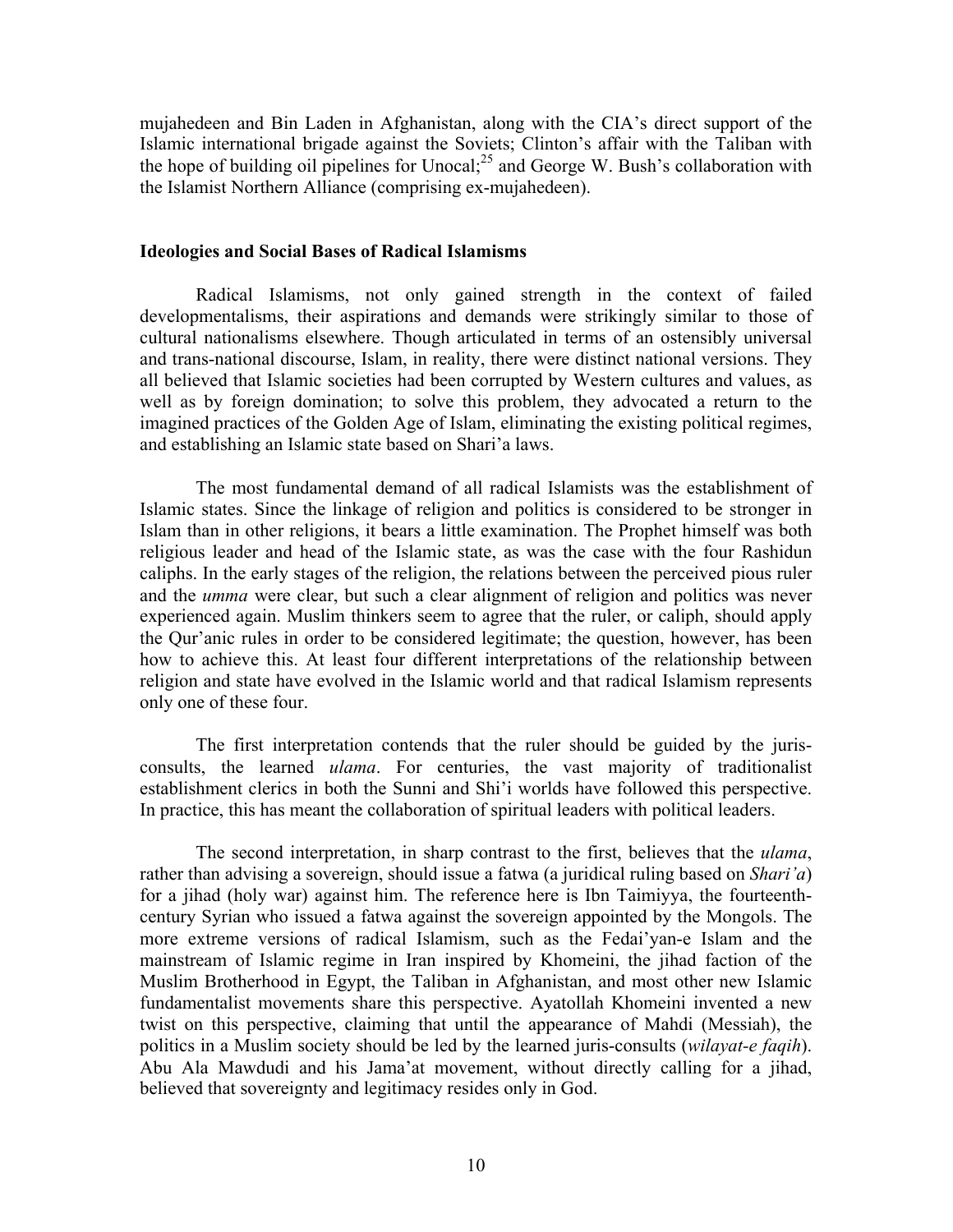The third perspective, while taking a stand against the sovereign, also believes that the *ulama* are itself is the source of corruption and should be eliminated. The Shukri faction of the Muslim Brotherhood in Egypt and the Forgan group in Iran are representatives of this perspective.

Finally, the fourth interpretation posits that until the coming of the Mahdi, there cannot be any hope for the establishment of a just Islamic regime. Some adherents of this theory produced their own messiah, including the Druze in Fatemid Egypt, followers of Mahdism in Sudan, Bahais in Iran, and Ahmadis in India and Pakistan. Others, such as the Hojattieh in Iran, are waiting also for Mahdi's appearance. There are also those who have embraced isolationism and passive seclusion until the appearance of Mahdi.

Of all these interpretations, it is the second group, the radical Islamists, who have been most successful in creating a mass political base. They have extreme and violent wings and constitute strong and reactionary political force in each country. Their premodern even atavistic ideology stands in rather ironic contrast with their class basis.

The three main social currents within modern Islamic politics discussed here – the traditional establishment ulama, the liberal Muslim reformers, and the radical Islamist fundamentalists – have historically had different social bases. The traditional establishment *ulama*, although it does not form a single social class, are mostly well-todo landowners or merchants, and usually have sizable incomes through the donations of followers or earnings from governments. These clerics have always had close relations with, and have represented, the merchants of the bazaar and the well-to-do, urban, traditional middle classes. In the absence of a church-like hierarchical institution, each member of the *ulama*, particularly in the Shi'i world, has his own circles and students (*talibs*). The tutees are paid a salary, by the ulama, and in addition to learning, they act as spiritual labourers in finding more followers in the city neighbourhoods and rural areas for the cleric concerned.<sup>26</sup> The faithful followers have to pay a part of their earnings to the ayatollah or imam of choice. The more followers a tutee can find among the Muslim masses, the higher would be his salary. The vast majority of the Muslim population in the societies under study follow the traditional establishment clerics, and considering the latter's conservative or quietist politics, there has historically been relative calm in different parts of the Islamic world. (It should be noted that the post-revolutionary *ulama* in Iran and the Taliban of Afghanistan, who came into power and became part of the new establishment, should not be confused with traditional establishment *ulama*. Radical Islamists and not quietist clerics, they became sovereigns themselves.)

Liberal Muslims who emerged among the professional middle classes and small capitalists from the beginnings of modernity in the Islamic world, advocated mild and tolerant interpretations of Islam compatible with modern structures of society, law and government. Their power bases were, and remain, mostly in government institutions and small to medium-sized industry and service sectors. They look for moderate and gradual reforms of government, are less keen to agitate for change, and have less chance of becoming mass-based movements.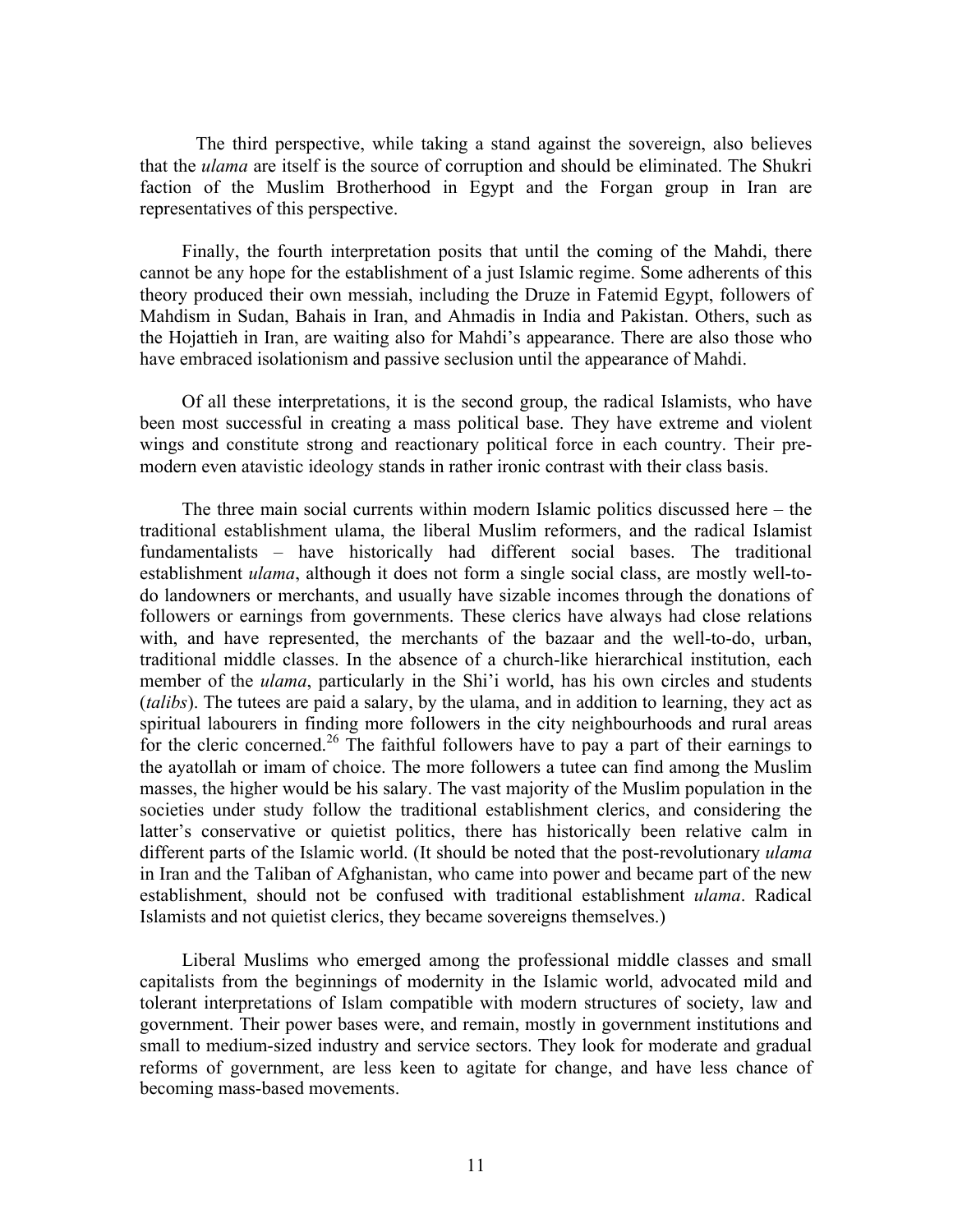Developmentalist strategies, the modernization of education, the growing role of the state and an expanding bureaucracy, as well as a degree of industrialization and urbanization, vastly expanses the size of the salaried middle classes in these societies and, with the failures of developmentalism in these societies, new currents began to emerge within this expanded class. University students and graduates were now attracted to the secular left, liberal Muslim activists, and radical Islamist movements. However, in political contexts already described, attractions to radical Islamism increased.

In radical Islamic movements the new salaried middle classes join forces with recent rural migrants, the lower echelons of the traditional urban middle classes, such as shopkeepers and small retailers, and the lumpen proletariat occupying the growing shantytowns surrounding large cities. With further deterioration of social, political and economic conditions, a growing number of these strata have become attracted to radical religious organizations, mostly through university students or graduates, or seminary students.

In contrast to the traditional establishment *ulama*, who have direct access to the masses of the faithful but do not normally want to mobilize them, and unlike the liberal Muslim activists, who neither have access to nor the intention of mobilizing the masses, the third group of radical Islamists aims directly at the mobilization of the masses in order to change the *status quo*. To attract supporters and sympathizers, its members establish and operate schools and clinics, and turn mosques into multi-purpose social service organizations.<sup>27</sup> The fundamentalists' populism and simplistic explanations for the causes of problems in Muslim societies, along with their bold and violent tactics against the dictatorial regimes of their countries and the interests of foreign powers, have made them increasingly popular.

As long as their activities are limited to the middle classes, radical Islamists cannot pose a very serious threat to the status quo, except when resorting to terrorist activities. But when and if they succeed in mobilizing the masses, then they can violently move towards establishing their perception of Islamic states. In more recent times, in addition to their radical and violent politics, the fundamentalists have resorted wherever possible to democratic processes, and have participated in elections. By doing so, they have created new paradoxes: of inherently anti-democratic forces, participating in, and claiming to respect, democratic politics. If they win the elections but are barred from forming a government, they become more violent. The most vivid example of this phenomenon was in Algeria, where since the 1991 elections, tens of thousands of innocent citizens have been slaughtered by radical Islamists and by the Algerian government, which openly turned into a police state.<sup>28</sup> On the other hand, if the fundamentalists are allowed to form a government, either through an electoral process or through revolution or civil war, they can easily use their powers to inflict their religious zealotry, intolerance, and disrespect for human rights and democracy on the societies they come to dominate.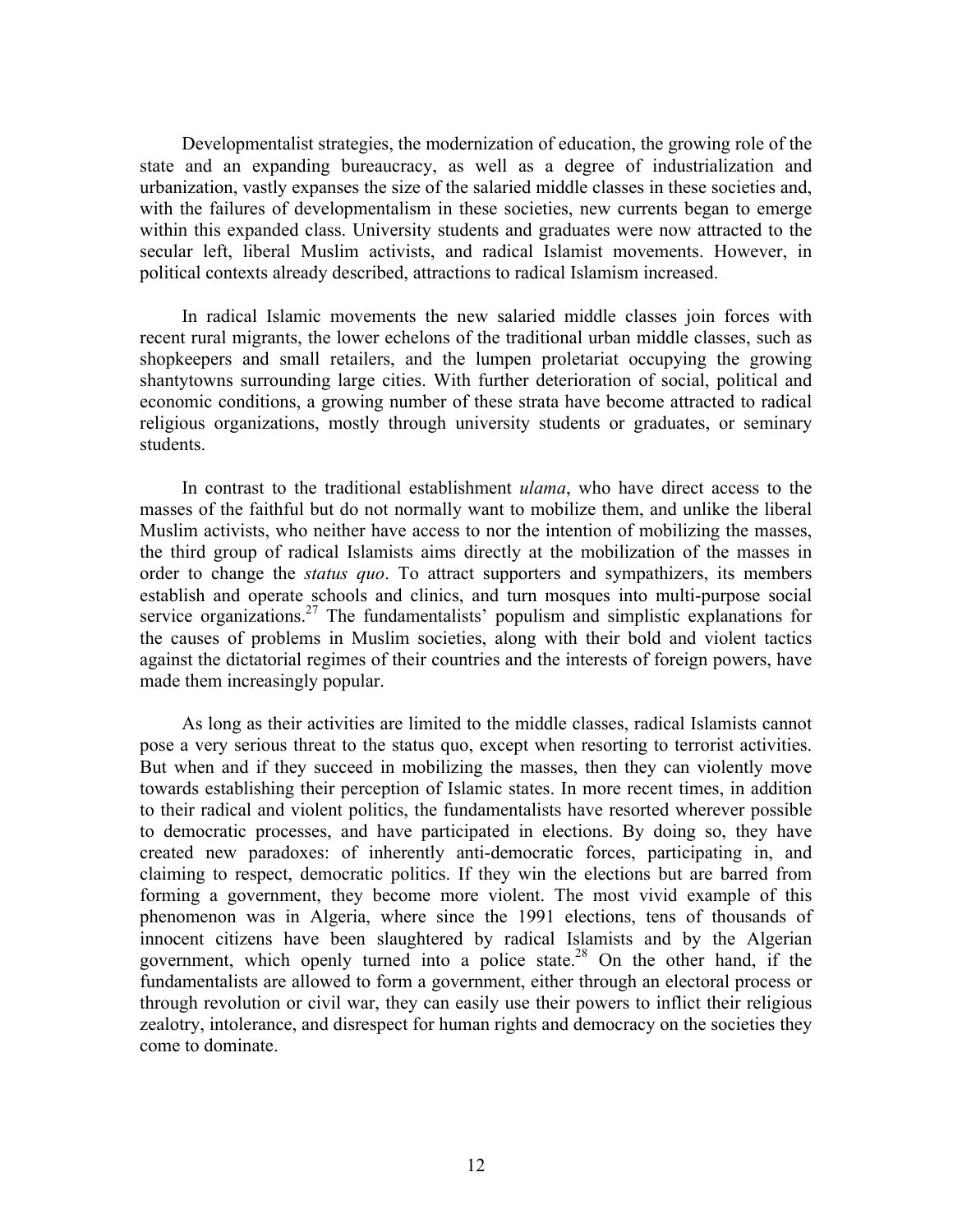The intimate connection between imperialism as Islamist politics is evident not only in the failures of developmentalism but also in the rise of surge of radical Islamism in their wake. The growing internationalization of conflicts in Islamic societies, particularly after September 11, the invasion of Afghanistan and Iraq and their continued disastrous and failed occupations, the continued Israeli occupation of the West Bank, Gaza and East Jerusalem and the unresolved Palestinian situation, have provided new breeding grounds for radical Islamists. The continued political repression imposed on Muslim-majority societies by authoritarian regimes has also pushed many of these radicals out of their home bases. One impact of the heightened confrontations between Islamic radicals and their opponents has been the increased sufferings of the majority of people in Muslimmajority countries, and the further deterioration of the social, political and economic conditions of their lives. This situation in itself provides an ideal opportunity for the radical Islamists to recruit new followers and propagate their cause. The continued suppression of all other oppositional forces, particularly of secular progressive elements by authoritarian regimes, further enhances the fortunes of Islamic fundamentalist organizations, making them the only effective oppositional force in many Middle Eastern societies. It seems obvious that the mobilizing power and populist appeal of radical Islamists' can be challenged effectively only if the social, economic and political factors that give rise to these movements in the first place are eliminated.

#### **Notes**

 $\overline{a}$ 

<sup>&</sup>lt;sup>1</sup> W. Montgomery Watt, *The Formative Period of Islamic Thought*, Oxford, 1998, p. 2.<br><sup>2</sup> For example, an authoritative source on Shi'a Islam identifies over 200 sub-sects. See M. J. Mashkoor, *Tarikh-e Shi-eh va Fergheh-hay Eslam ta Gharn Chaharom (History of Shi'a and Sects of Islam until* 

Fourth Century), Eshraghi Publishers, Tehran, 2000.<br><sup>3</sup> See A Al-Azmeh, *Islams and Modernities*, London: Verso, 1996.<br><sup>4</sup> See among othersm Beverley Milton-Edwards, *Islamic Politics in Palestine*, I. B. Tauris, 1999, pp. 152.

<sup>&</sup>lt;sup>5</sup> For an excellent exposé of the evolution of rationalist interpretations in Islamic thoughts as opposed to literalist interpretations, see Abdelwahab Meddeb, *The Malady of Islam*, English translation, Basic Books, 2003, pp.22–40.<br>
<sup>6</sup> Abdelwahab Meddeb, *Malady of Islam*, pp. 26, 63.<br>
<sup>7</sup> See, A. Schimmel, *Islam in the Indian Sub-continent*, E. J. Brill, Leiden-Koln, 1980, p. 186.<br>
<sup>8</sup> H. Alavi, "Pakistan and Islam:Ethnicity and Id

*Ideology in the Middle East and Pakistan*, Monthly Review Press, 1988, pp. 89, 97-105. Alavi explains how the Muslim League, in order to gain the vote of Muslims in villages, gave serious concessions to the

Muslim feudals who were controlling the populous rural areas.<br><sup>9</sup> For Iqbal, see A. Schimmel, *Islam in the Indian Sub-continent*, E. J. Brill, Leiden-Koln, 1980, p. 223–232.<br><sup>10</sup> F. Adamiat, *Ideology Jonbesh-e Mashrouteh Iran)*, Payam, Publishers, Tehran, 1976, pp. 229–249.<br><sup>11</sup> Y. Haddad, "Muhammad Abduh: Pioneer of Islamic Reform," in A. Rahnema (ed.), *Pioneers of Islamic* 

*Revival*, Zed Books, 1994, p. 47.<br><sup>12</sup> See, among others, A. Hourani, *A History of the Arab Peoples*, Faber and Faber, London, 1991, pp.282–

<sup>283,</sup> and D. Hopwood, *Egypt: Politics and Society, 1945–1984*, Unwin Hyman, London, 1990, pp. 9–12.<br><sup>13</sup> H. Munson, *Islam and Revolution in the Middle East*, Yale University Press, New Haven, 1088, p. 76.<br><sup>14</sup> A. Schimmel Press, 1995.

<sup>16</sup> For a detailed account of Jama'at-i Islami, see S.V.R Nasr, *The Vanguards of the Islamic Revolution: The Jama'at-I Islami of Pakistan*, University of California Press, 1994.